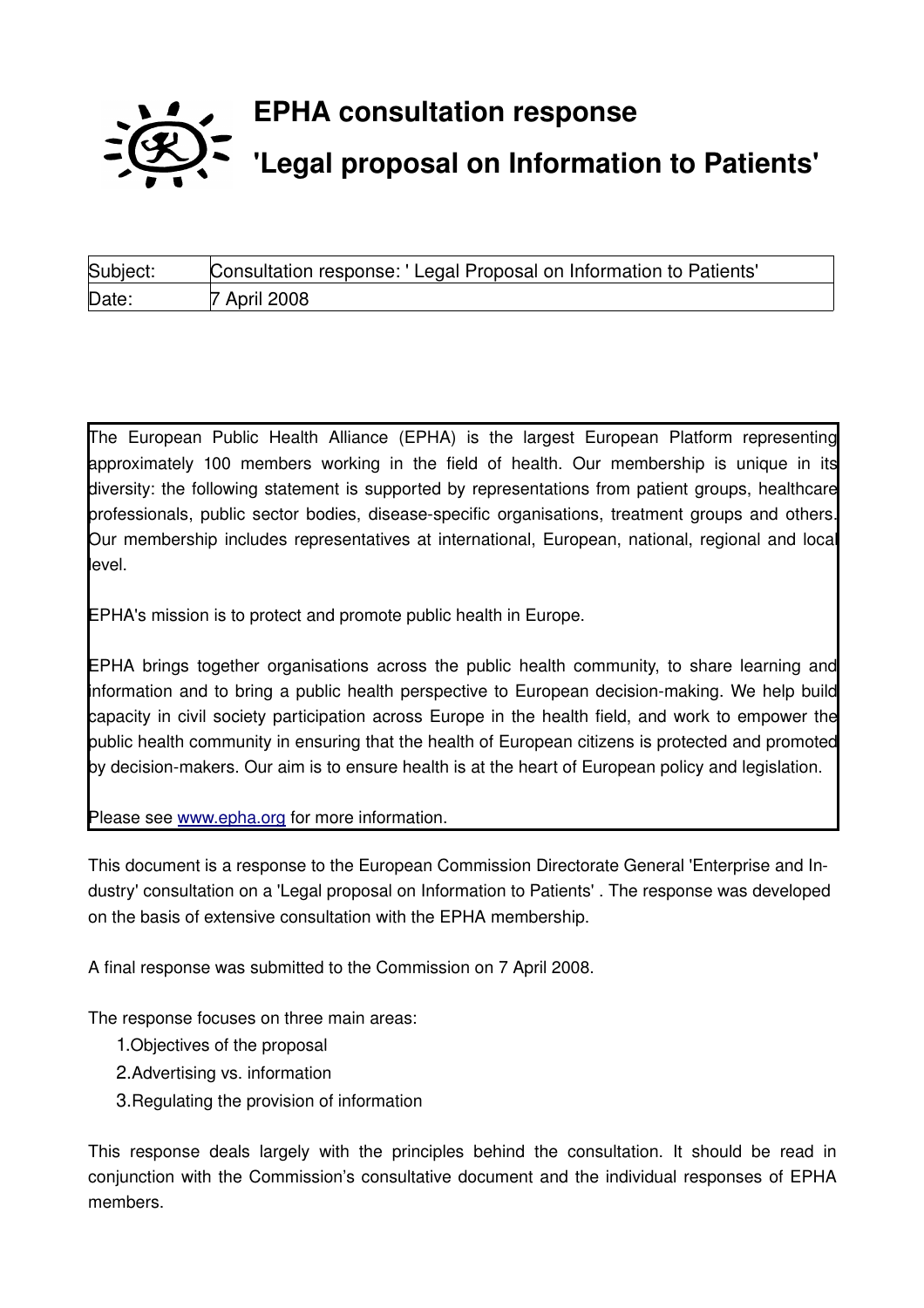

## **Executive Summary**

EPHA believes that the current EU legislation regarding the prohibition of advertising on prescription-only medicines **should not be relaxed in any way** including the manner proposed by this consultation. EPHA is concerned that this consultation is proposing 'advertising' under the banner of 'information provision.'

EPHA calls for a **clear distinction** between:

-Information to Patients

-Information on Medicines

-Health Information

EPHA believes this proposal is confusing in the way it addresses these **three distinct areas** of information provision and that this needs to be resolved in order to prevent further confusion.

EPHA believes that this proposal **does not address** its expressed 'core intention' of ensuring '*that* all EU citizens have access to good-quality, objective, reliable and non promotional information on *prescription-only medicinal products'*. On the contrary, it **opens the market for advertising** on prescription only medicines to the general public under the legal guise of information provision.

**EPHA believes that healthcare professionals should remain the primary source of health information**, and that any new proposed measures support their role as medical experts in advising patients of the most appropriate treatments for their conditions, in their circumstances.

EPHA strongly suggests the Commission to focus first on methods to improve the quality of information on prescription medicines to patients. EPHA believes that until this has been achieved, any changes to the current status quo would not benefit European patients or the general public.

EPHA recommends general health-information should be addressed separately from any regulation governing pharmaceutical products and should meet specific quality criteria.

EPHA reiterates its deep concern over the **lack of transparency** and representation in the role and set up of the Pharmaceutical Forum, whose conclusions have been both taken up as legitimate in the present legal framework as well as used as reference criteria.

EPHA has concerns about the Impact Assessment study outsourced by the Commission to Europe Economics. The process has been surrounded by a severe lack of transparency and its results are not yet available. **EPHA stresses the necessity of a complete Impact Assessment prior to the discussion of any changes to the present legislation.**

**EPHA calls for the responsibility for 'Information to Patients' to move from DG Enterprise & Industry to DG SANCO given its responsibility for health and health information.** It is highly inappropriate for this to be led by any part of the Commission other than DG SANCO whose responsibility is the health of European citizens.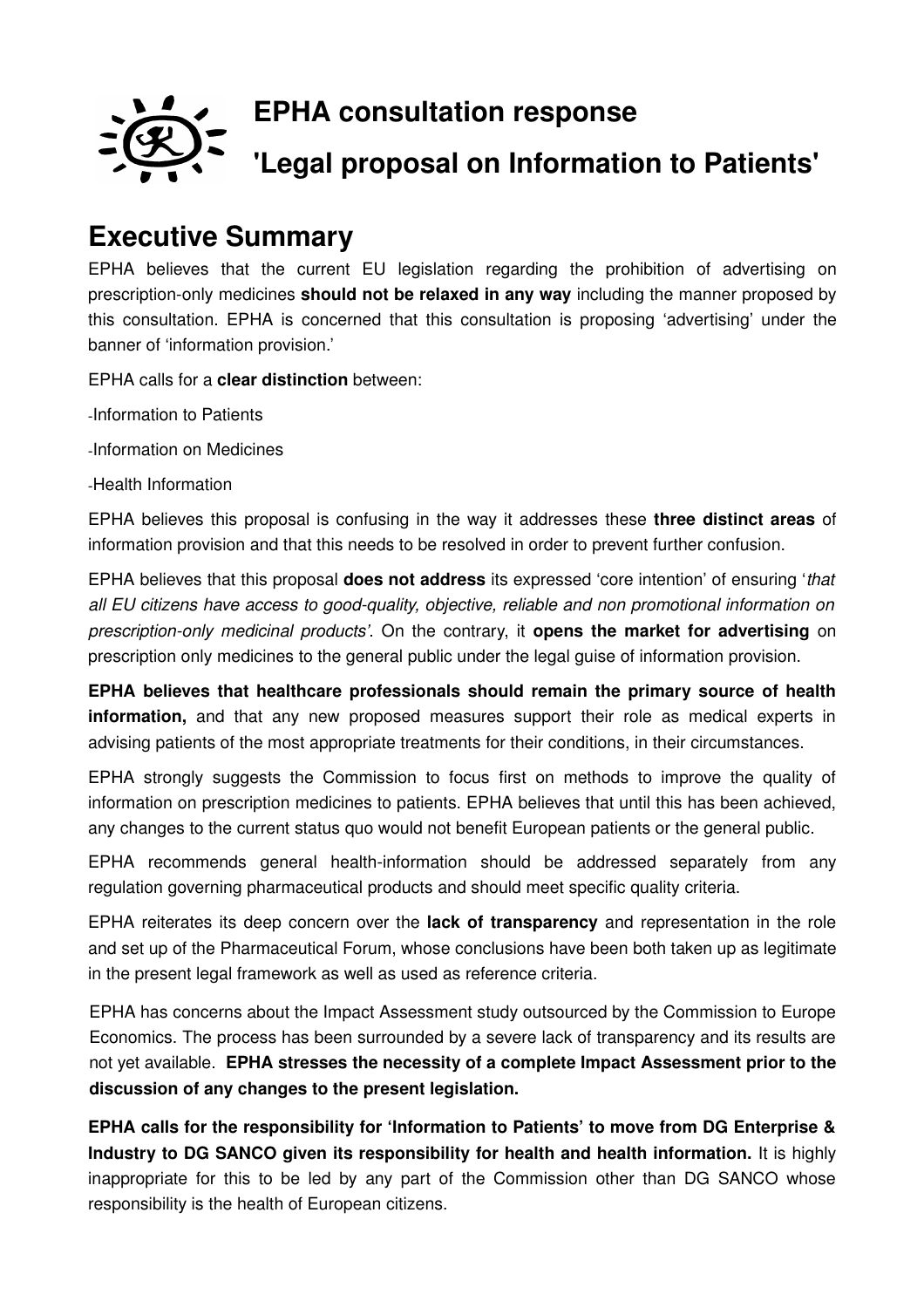

# **EPHA Response**

## **1. General Comments**

Whilst EPHA agrees with the principles behind this proposal, we do not believe that the present proposal will solve the problem of "unequal access of patients and the public at large to health information". The proposal does not demonstrate how it will improve the current situation.

EPHA questions the proposal's ability to address the need for "objective, unbiased, patientoriented, evidence-based, up-to-date, accessible, transparent, relevant and consistent" information. There is nothing in this proposal that clarifies how this information will be assured.

The Commission proposes that all information provided to citizens should fulfil specific criteria concerning the quality of the information. It stresses that regarding quality criteria, comparisons between medicinal products should not be allowed<sup>[1](#page-2-0)</sup>. EPHA questions the effectiveness of providing additional information on products without the fundamental comparison of which treatment is most effective. **The added value of improving the information to patients about medicines is in building up the skills of patients themselves to evaluate the information available.** This will improve their ability to make increasingly informed decisions and eventually lead to cost-savings for healthcare systems.

EPHA is concerned that this proposal does not provide for alternatives to pharmacological interventions. There is a need for a body to provide healthcare professionals and patients with information on evidence based approaches to health care. Information on all the effective treatment options would be a better result for the health of citizens and patients and for public health as a whole.

## **2. Objectives of the proposal**

#### *2.1 Purpose of the proposal*

According to the Commission consultation document the purpose of the 'Information to Patient' proposal is:

a) to ensure good quality, objective and reliable, non promotional information on prescription-only medicinal products.

(b) to harmonise the existing situation in Member States.

<span id="page-2-0"></span><sup>1</sup> European Commission *'Legal Proposal on Information to Patients'* 5 February 2008, p.7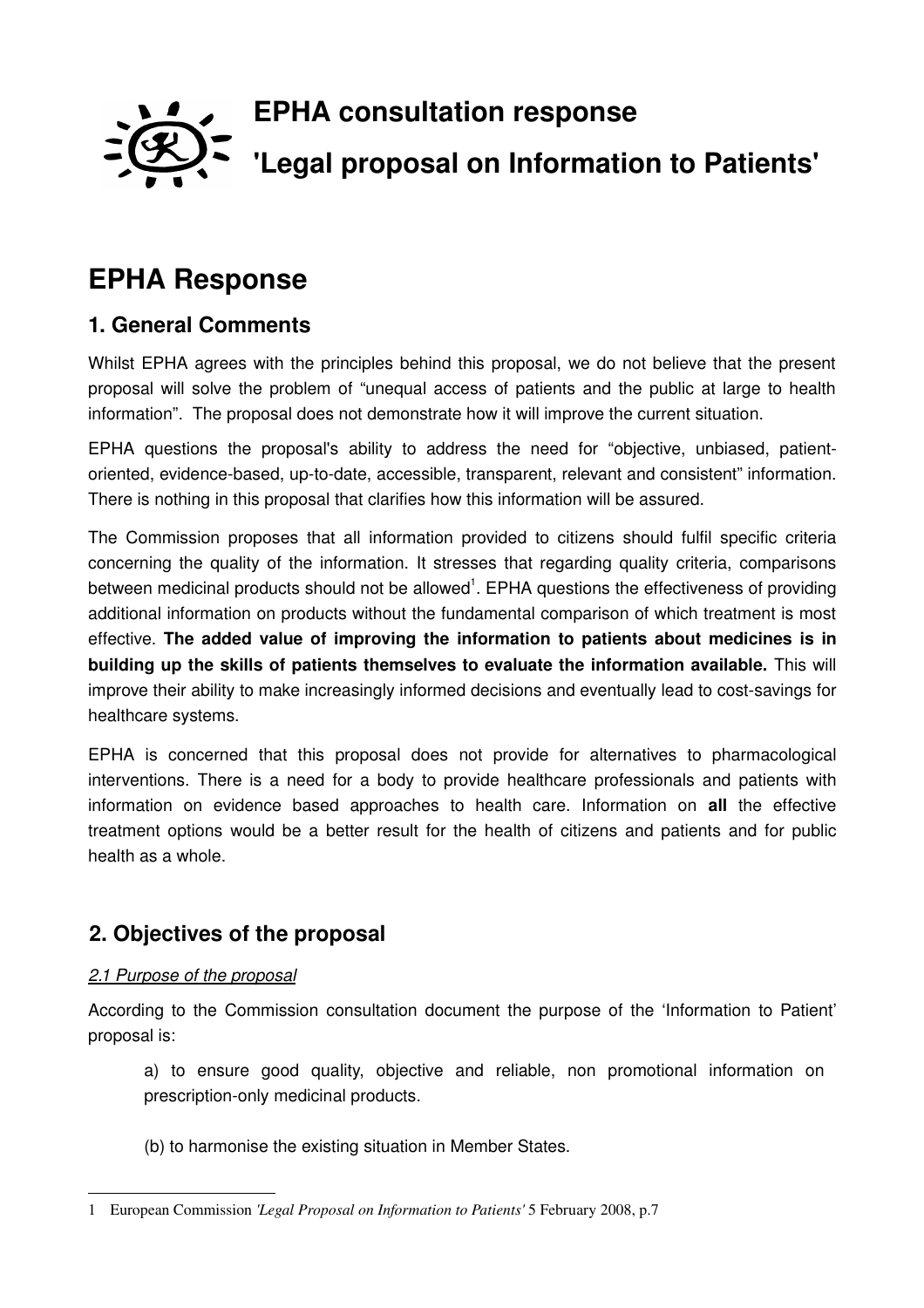# **EPHA consultation response 'Legal proposal on Information to Patients'**

EPHA agrees with the aim and the identified need for good quality, objective, reliable and nonpromotional information on prescription-only medicines, as for information on medicines in genera, but does not believe the present consultation addresses this objective and therefore questions how the Commission proposes this is delivered.

EPHA welcomes the idea to harmonise the existing situation in Members States as long as this means **raising standards towards the best-practice available** NOT reducing standards to the lowest common denominator.

#### *2.2 Policy objectives*

In the current proposal, the Commission is pursuing three policy objectives:

i. Establish a framework, which provides citizens of EU Members States (MS) with information about the benefits and risks of their prescription medicines.

ii. Maintain the ban on direct-to consumer advertising of prescription medicines.

iii. Avoid unnecessary bureaucracy.

With regards to the first policy objective on risks and benefits of prescription medicines, EPHA strongly calls for a first step towards this objective: **ensuring the free availability of accurate information on the risks associated with prescription medicines**.

For EPHA it is not clear what the Commission means by "set rules on the provision of information by marketing authorisation holders" when citing this as a mechanism for delivery, and therefore EPHA questions its ability to deliver the above policy objectives. Neither is it clear how such a proposal will avoid unnecessary bureaucracy.

## **3. Advertising vs. Information provision**

EPHA does not agree with this proposal as a solution to clarify the rules on information provided by pharmaceutical companies on prescription-only medicines. EPHA does agree that advertising should remain prohibited.

The Commission states that communication not covered by the definition of advertisement should be regarded as information and that clear criteria should distinguish the information that is 'allowed' from the information that is 'not allowed'<sup>[2](#page-3-0)</sup>. EPHA believes that the scope, content and general

<span id="page-3-0"></span><sup>2</sup> European Commission *'Legal Proposal on Information to Patients'* 5 February 2008, p.6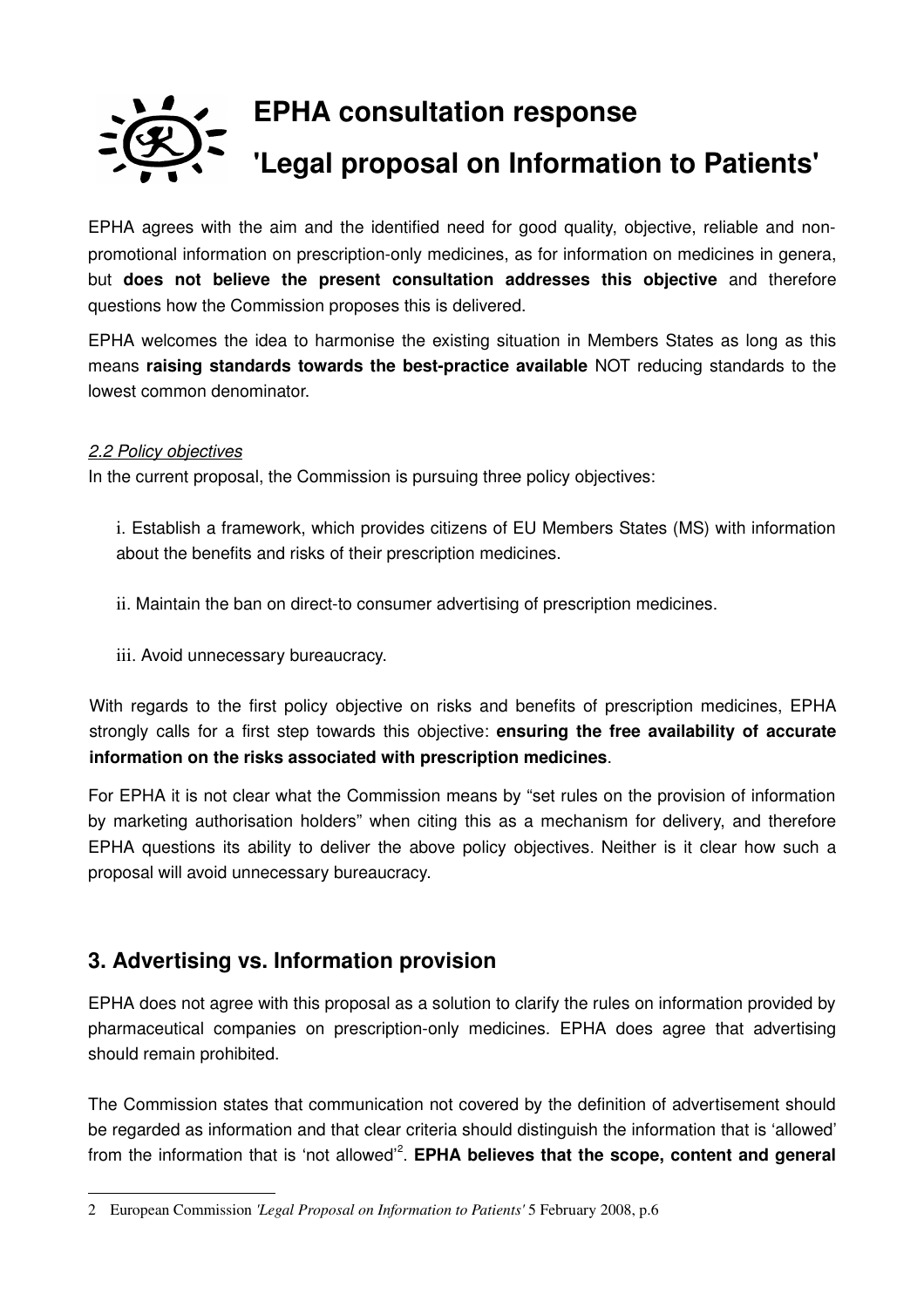

#### **principles of the new legal provisions (being proposed) will create legal uncertainty between advertisement and information provision.**

The Commission states that "under the clear safeguard that all advertisement to the public is banned" it should be possible for the pharmaceutical industry to disseminate information on prescription-only medicines<sup>[3](#page-4-0)</sup>. EPHA believes that this is a contradiction and that to **'disseminate information' in this context is paramount to advertising.** EPHA believes that this proposal in its definition of 'information provision' is advocating direct-to-consumer advertising. Its definition is unworkable. This is in essence, a proposal to relax the existing rules banning direct-toconsumer-advertising of prescription medicines to the public, which is not supported or acceptable.

The Commission proposes that a distinction between 'advertising' and 'information' would create a framework for the pharmaceutical industry to provide selected information on their products to the public that would inevitably be positively biased. The Commission considers that the creation of such framework would enable EU citizens to receive "objective information from a reliable source." **EPHA believes there is a fundamental conflict of interest between the business interests of the pharmaceutical industry and its ability to become primary provider of 'objective' and unbiased information.** 

The Commission states that "a distinction" should be made between the cases where the patient is passively receiving the information (push) or actively searching for the information (pull) in terms of the monitoring mechanism<sup>[4](#page-4-1)</sup>. In some cases the distinction is easy: an advertising board or a TV advert are examples of 'push'. Doing an internet search, or opening a magazine are examples of 'pull'. The distinction blurs when a video stream of a TV show including information on a product is actively downloaded. Currently there is no regulation of the manner in which the pharmaceutical industry's information is fed to prescribers and no control over how that prescriber then "selects" the product for that end-user or patient.

### **4. Regulating information provision**

#### *4.1 The role of the pharmaceutical industry*

The proposal states<sup>[5](#page-4-2)</sup> that the information to be allowed should be compatible with approved summaries of product characteristics and patient information leaflets. EPHA is sceptical whether true objectivity could be achieved if the pharmaceutical Industry provides scientific expertise

<span id="page-4-0"></span><sup>3</sup> European Commission *'Legal Proposal on Information to Patients'* 5 February 2008, p.6

<span id="page-4-1"></span><sup>4</sup> European Commission *'Legal Proposal on Information to Patients'* 5 February 2008, p.6

<span id="page-4-2"></span><sup>5</sup> European Commission *'Legal Proposal on Information to Patients'* 5 February 2008, p.6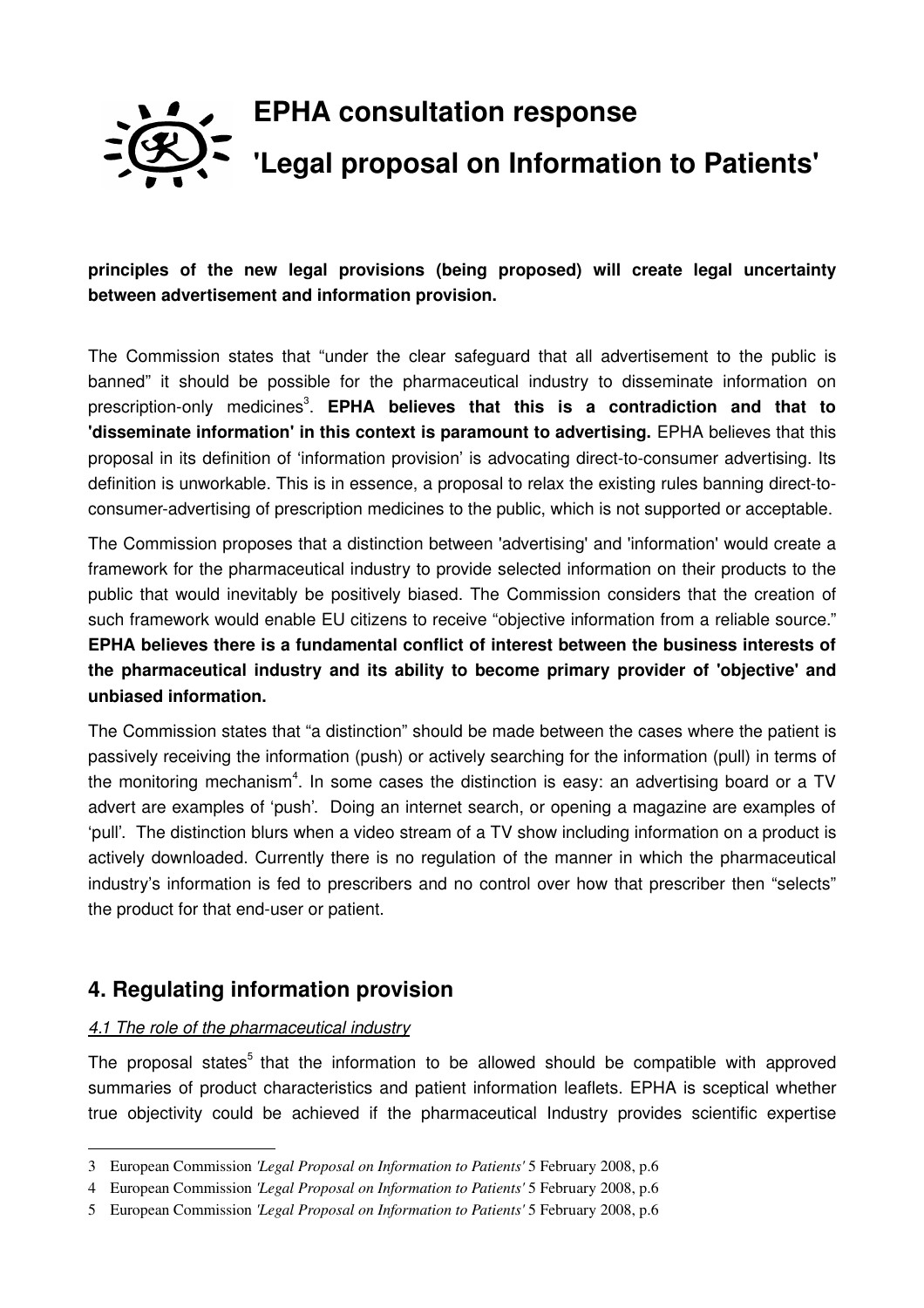

without the presence of a 'watch dog' acting as middleman. EPHA believes any new rules should strengthen the ban on advertising and preclude industry from posting its information on prescription only medicines on the internet, unless via an impartial and independent third party.

The drug safety and effectiveness data submitted to regulatory authorities should be publicly available, including ALL pre-market laboratory and clinical data and post-marketing studies. This is data essential to prescribers and patients. **Information on the relative efficacy and** effectiveness of a medicine is of vital importance – information on non-treatment options should also included. The pharmaceutical industry has an insurmountable conflict of interest when providing any information about their products to the general public.

#### *4.2 The role of national coregulatory bodies*

The Commission proposes that when industry disseminates information on prescription medicines through websites or orally, they should announce such activities to a national co-regulatory body, which should monitor the contents ${}^{6}$  ${}^{6}$  ${}^{6}$ . EPHA does not see how the provision of information  $$ whether active or passive - through internet websites or orally can be easily regulated to ensure 'unbiased information.' EPHA questions the ability of national co-regulatory bodies to control this unbiased information distributed in this manner.

A starting point would be to establish a **'central' database of existing relevant and unbiased information about medicines.** A central database at European level, such as EudraPharma which is in development, could provide more information for heath care professionals, provided that technical access was improved and language barriers reduced, so that equal access could be guaranteed.

Until recently, antitrust bodies in Member States (MS) and at European level have refrained from confronting the pharmaceutical industry as it poses particular challenges for regulators. Any regulatory body to be established would have to have strong foundations and clear remits to be able to tackle directly a powerful lobby whose influence is deeply rooted and felt not only by healthcare professionals, but also by policy-makers and the public at large.

<span id="page-5-0"></span><sup>6</sup> European Commission *'Legal Proposal on Information to Patients'* 5 February 2008, p.7